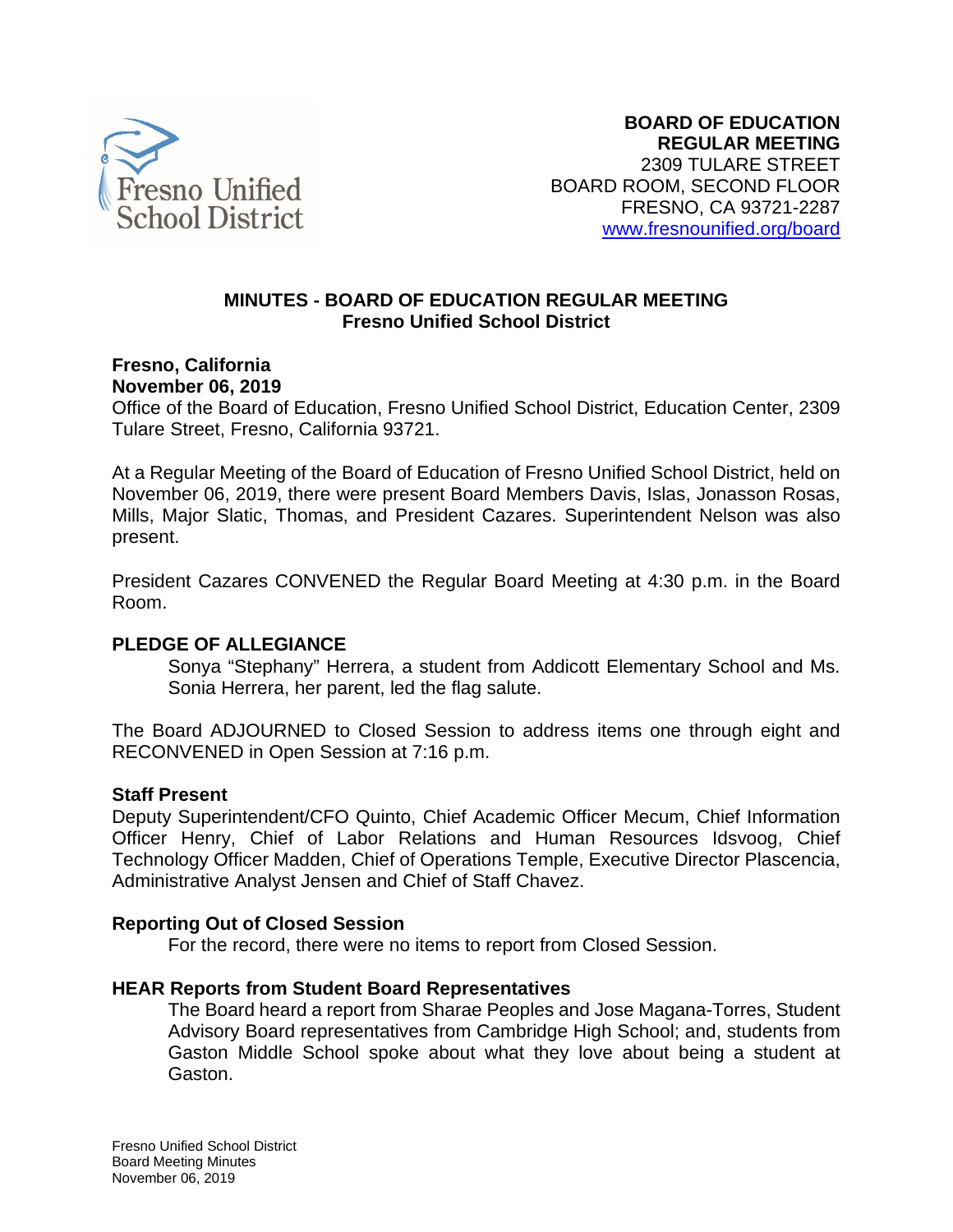#### **HEAR Report from Superintendent**

- Highlighted November is recognized both as National Military Family Month and National Adoption Month. Thanked military families for the sacrifices made daily to protect and serve our country. Also, thanked all who have taken the role as adoptive parents like him and his wife Tiffany. Adopting has been one of their greatest joys and rewards. This month, Superintendent encourages us to think how our families can give back to both Military and Adoptive families.
- Shared that Fresno Unified is requesting input for the 2020/21 and 2021/22 academic calendars. Surveys are available and accessible on the homepage of the district website under "Announcements" in English, Spanish and Hmong.
- Shared nominations are open for the 2020 Excellence in Education Awards. The link to submit nominations is in the Employee Zone Newsletter. The deadline to nominate is Friday November 22, 2019.
- Shared Fresno Compact is currently open for nominations for their 24<sup>th</sup> Annual Shareholders Award Luncheon to he held March 4, 2020. Fresno Compact will be honoring ten outstanding businesses who have shown a great partnership with education to ensure opportunities and impact for our students in preparing for the 21<sup>st</sup> century workplace. Nominations are open until Friday November 15, 2019 at [www.FresnoCompact.com](https://nam02.safelinks.protection.outlook.com/?url=http%3A%2F%2Fwww.FresnoCompact.com&data=02%7C01%7CGina.Moya%40fresnounified.org%7Cbbf898e3ab2e41d3a4bd08d7634e5daa%7C74c9008303c6453a801c9251cdd17eb8%7C0%7C0%7C637087060550967413&sdata=EWiZKZNjVHcgIqxomMWWsbnXQguvDpTKsN5TW98AS6Q%3D&reserved=0)
- Shared this year's Aspiring Teacher Expo is on Thursday November 14, 2019. The expo will feature Fresno Unified's teacher pipeline programs and college and credential programs to support candidates in becoming future teachers. You can join any time between 4:00 p.m. – 6:30 p.m. at the McLane High School Cafeteria.
- Superintendent recognized teams who put together the CTE Ticket to the Future Event and School Choice Expo. For two days all  $8<sup>th</sup>$  grade students were transported to Valdez Hall to learn more about the district's CTE Pathways and see work from current students. This year, the event was combined with the School Choice Expo to increase outreach to our parents. The exhibit included hands-on demonstrations, interactive displays, high-school representatives, work vehicles, equipment and more.

## **BOARD/SUPERINTENDENT COMMUNICATIONS**

**Student Board Member Camarillo** – Spoke to a concern pertaining to social/emotional learning and Restorative Practices training for staff.

**Member Major Slatic** – Brought forward a request to have Board Member requests listed verbatim in Board Communication documents. Asked that a data development piece be included in contract with the Probation Department. Requested clarifying information pertaining to grade point averages.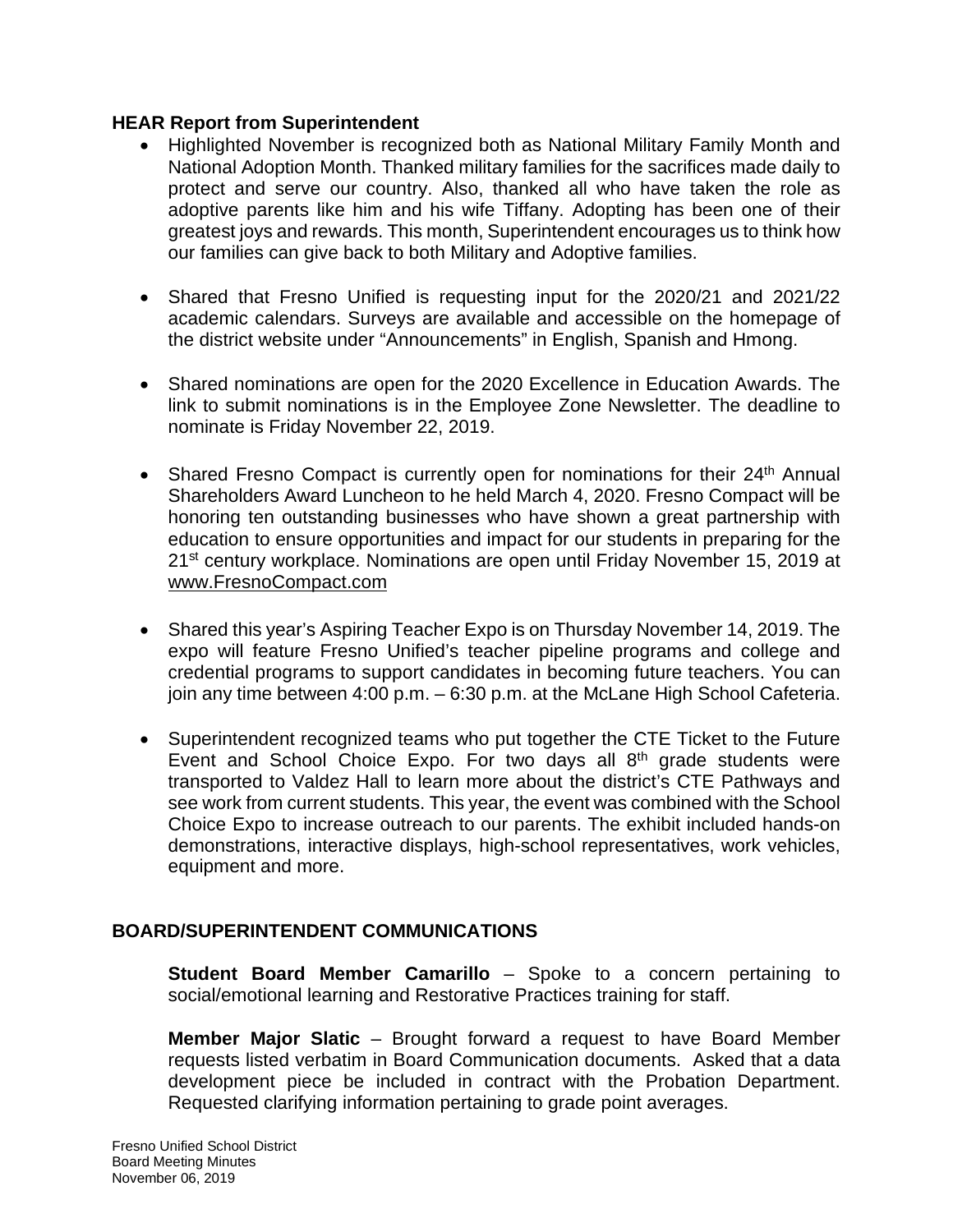Addressed a concern pertaining to an email regarding an incident at Bullard which was sent to parents. Requested information on a concern pertaining to Bullard Booster Club sports accounts.

**Member Davis** – Thanked Superintendent for sending Gaston choral students to Fresno City College to participate in a choral event in which they performed well. Additionally, thanked Superintendent for sending staff to present at the Annual Council of the Great City Schools Conference.

**Member Mills** – Thanked Jason Duke for checking into condition of gas trunk lines. Acknowledged mid-year baccalaureate visits at Fresno High and Cooper Middle Schools. Requested staff to work with teachers and FTA when implementing law changes pertaining to willful defiance and suspensions. Additionally, encouraged those attending the California School Boards Association (CSBA) Annual Conference to provide feedback to the CSBA planning committee.

**Member Jonasson Rosas –** Requested information pertaining to protocols for using Peachjar, a messaging application used by school sites.

**Member Islas** – Shared announcements of events taking place in the McLane Region. Recognized Veterans Day and expressed gratitude for those who served. Requested information pertaining to the district's investments into the Visual and Performing Arts program. Additionally, would like a matrix created and strategy developed to show work in the area of school wellness.

**Member Thomas –** Congratulated the district on the opening of the new learning center for suspended and expelled students. Recognized Block E Coffee Time, Southwest PD, the Fresno Street Saints, and Felicia Treadwell-Quarles.

**Board President Cazares** – Thanked staff for the Hoover Weight Room. Shared information regarding the Elementary Student Leadership Conference taking place on Thursday at the Hoover Event Center.

#### **OPPROTUNITY FOR PUBLIC COMMENT ON CONSENT AGENDA ITEMS**

**Carmen Zamora –** Spoke in support of Resolution No. 19-23 Advocating for College Access, Success and Equity for all Fresno Unified School District Graduates.

**Michael Espinoza –** Spoke in support of Resolution No. 19-23 Advocating for College Access, Success and Equity for all Fresno Unified School District Graduates.

**Mary Fierro** – Spoke in support of Resolution No. 19-23 Advocating for College Access, Success and Equity for all Fresno Unified School District Graduates.

**Venancio Gaona** – Spoke in support of Resolution No. 19-23 Advocating for College Access, Success and Equity for all Fresno Unified School District Graduates.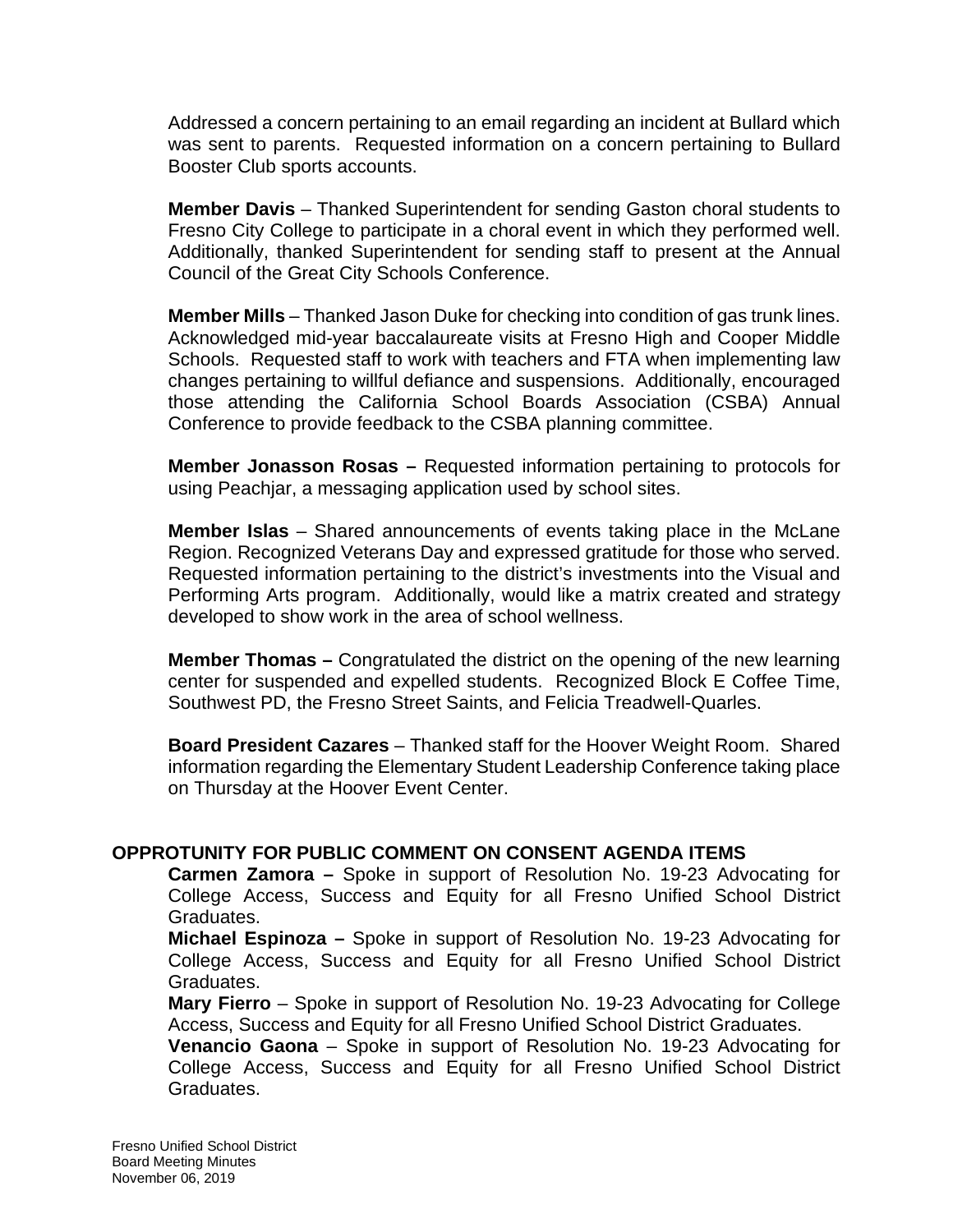**Paul A**. **Garcia** – Spoke in support of Resolution No. 19-23 Advocating for College Access, Success and Equity for all Fresno Unified School District Graduates.

On a motion by Member Davis, seconded by Member Thomas, the consent agenda was approved, apart from A-9 which was pulled from the agenda by staff and A-4, A-5, A-6, A-7, A-15, A-16, A-17, and A-19 which were pulled for further discussion; with A-17 being tabled by the Board to a future agenda, on a roll call vote of 7-0-0-0 as follows: AYES: Board Members: Davis, Islas, Jonasson Rosas, Mills, Major Slatic, Thomas, Board President Cazares.

# **A. CONSENT AGENDA**

- **A-1, APPROVE Personnel List APPROVED as recommended**, the Personnel List, Appendix A, as submitted.
- **A-2, ADOPT Findings of Facts and Recommendations of District Administrative Board**

**ADOPTED as recommended,** the Findings of Fact and Recommendations of District Administrative Panels resulting from hearings on expulsion and readmittance cases conducted during the period since the October 16, 2019 Regular Board meeting.

#### **A-3, APPROVE Minutes from Prior Meeting APPROVED as recommended,** the draft minutes for the October 16, 2019 Regular Board Meeting.

#### **A-4, ADOPT Resolution No. 19-23 Advocating for College Access, Success and Equity for all Fresno Unified School District Graduates ADOPTED as recommended,** this resolution formally opposes the passage and adoption of a CSU proposal to change its freshman eligibility requirements to add a fourth year of math/quantitative reasoning and urges the CSU Board of Trustees to vote against such a proposal that would further intensify access challenges for Fresno Unified School District graduates.

On a motion by Member Jonasson Rosas, seconded by Member Mills, Agenda Item A-4 was approved, with the addition of a request for a Board or Staff Member to attend the November 19, 2019 California State University, Fresno Board Meeting to provide the District's comments pertaining to this issue, by a vote of 7- 0-0-0 as follows: AYES: Board Members: Davis, Islas, Jonasson Rosas, Mills, Major Slatic, Thomas, and Board President Cazares.

#### **A-5, APPROVE Amendment No. 1 to Superintendent Robert G. Nelson's Employment Agreement Effective November 7, 2019 APPROVED as recommended**, is Amendment No. 1 to the Superintendent's Employment Agreement which shall be effective commencing November 7, 2019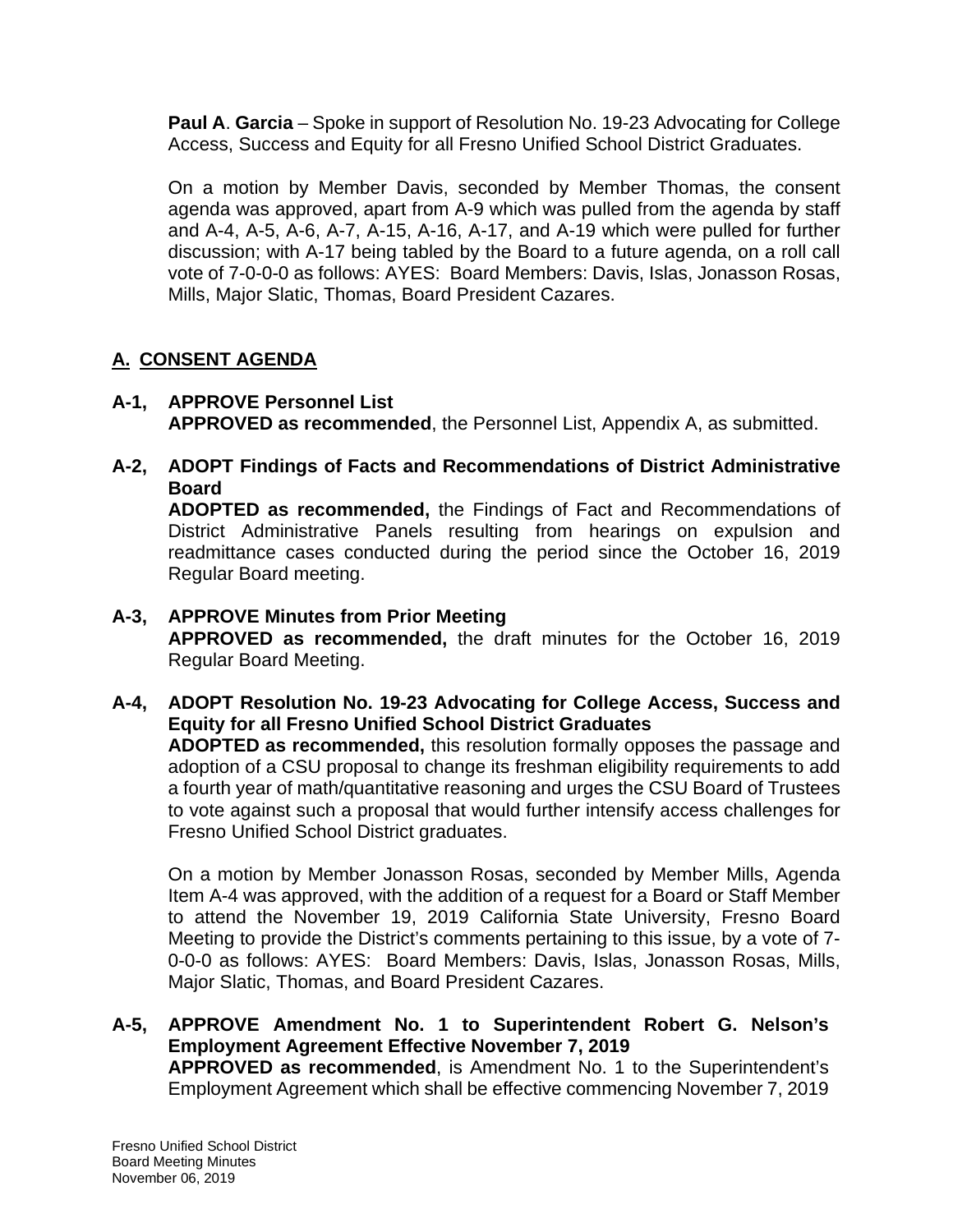and continuing through June 30, 2023, unless otherwise modified pursuant to law and/or the terms of the Superintendent's Employment Agreement.

For the record, Board President Cazares read the following statement:

Government Code section 54953(c)(3) of the Brown Act requires that this Board make an oral report in open session before taking final action on an employment agreement for a local agency executive. The oral report must summarize any recommended compensation including salary and/or fringe benefits.

Consistent with this requirement, the District is providing the following oral summary of the salary and fringe benefits as set forth in the proposed amendment No. 1 to the Employment Agreement between the Fresno Unified School District and Robert G. Nelson.

- Contract Term effective July 1, 2019 through June 30, 2023
- Annual salary of \$326,639 which includes a 3% increase pursuant to the California Consumer Price Index for Urban Wage Earners and Clerical Workers and a 7.5% career increment consistent with the career increment applicable to all management employees in the district
- Paid medical, dental and vision insurance coverage on same terms as other management employees
- Lifetime health benefits
- Additional retirement contribution payment of \$18,000 per year
- Business and Automobile Expense Allowance of \$1500 per month
- Paid vacation at 25 days per year
- Professional dues to ACSA and local Rotary Club

That concludes the Board's report pursuant to Government Code section 54953(c)(3). I will now open this item for discussion and action.

On a motion by Member Mills, seconded by Member Islas, Agenda Item A-5 was approved by a vote of 7-0-0-0 as follows: AYES: Board Members: Davis, Islas, Jonasson Rosas, Mills, Major Slatic, Thomas, and Board President Cazares.

**A-6, APPROVE Amendment to Deputy Superintendent for Administrative Services/Chief Financial Officer's Employment Agreement Effective November 7, 2019**

**APPROVED as recommended**, is an Amendment to the Deputy Superintendent/CFO Employment Agreement providing that effective November 7, 2019, the Deputy Superintendent/CFO's salary shall be subject to a career increment which is consistent with the career increment applicable to all other management employees in the District, i.e. 0.75% each year from the 11th to 20th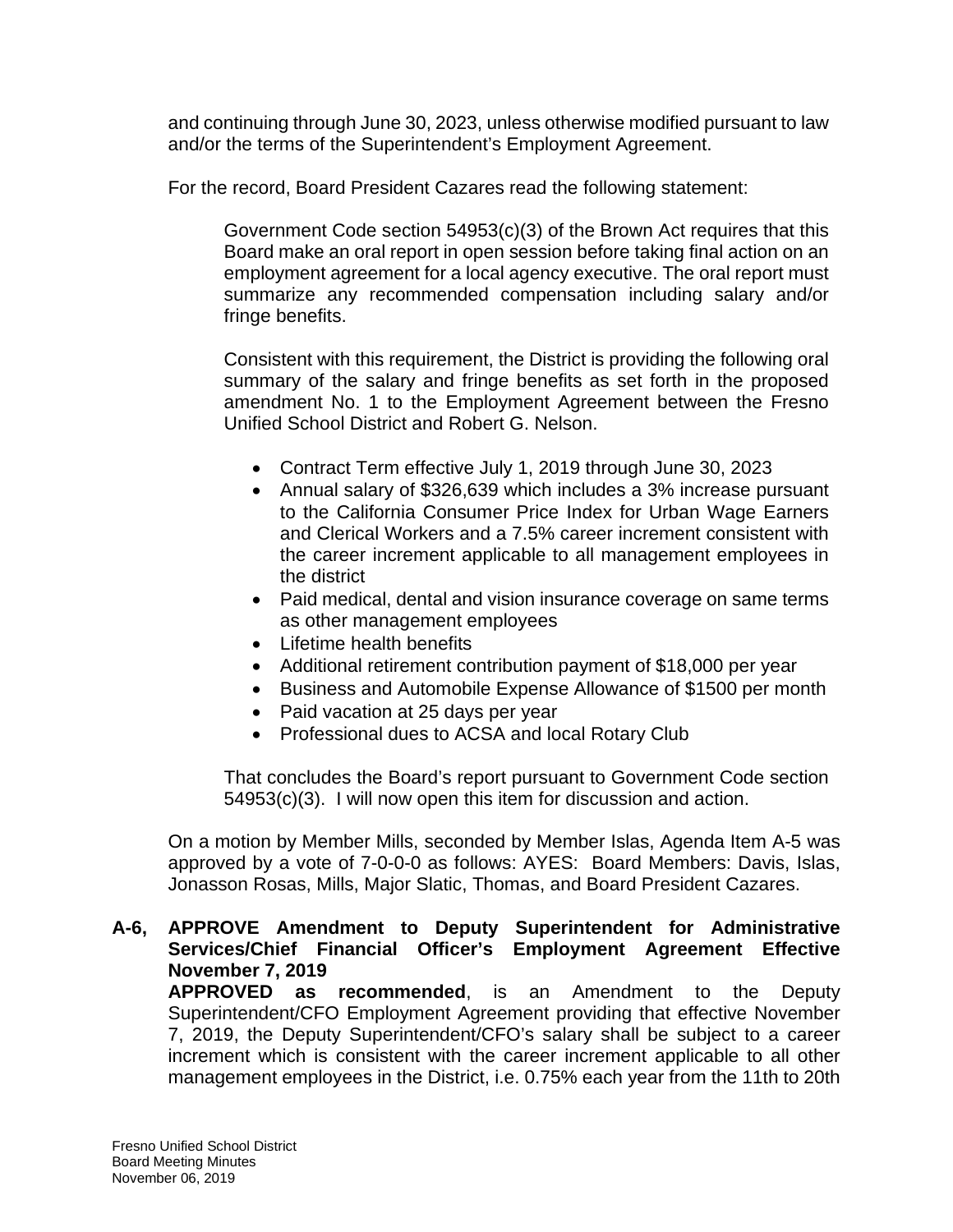year to a total of 7.5% at the 20th year and thereafter (Currently in the 20th year of service so 7.5% as on November 7, 2019).

For the record, Superintendent Nelson read the following statement:

Government Code section 54953(c)(3) of the Brown Act requires that this Board make an oral report in open session before taking final action on an employment agreement for a local agency executive. The oral report must summarize any recommended compensation including salary and/or fringe benefits.

Consistent with this requirement, the District is providing the following oral summary of the salary and fringe benefits as set forth in the proposed amendment to the Employment Agreement between the Fresno Unified School District and Ruth F. Quinto.

- Contract Term effective July 1, 2019 through June 30, 2023
- Annual salary of \$265,279 which includes a 3% increase pursuant to the California Consumer Price Index for Urban Wage Earners and Clerical Workers and a 7.5% career increment consistent with the career increment applicable to all management employees in the district
- Paid medical, dental and vision insurance coverage on same terms as other management employees
- Lifetime health benefits
- Additional retirement contribution payment of \$37,000 per year
- Paid vacation at 25 days per year
- Professional dues to ACSA and CASBO

That concludes the Board's report pursuant to Government Code section 54953(c)(3). I will now open this item for discussion and action.

On a motion by Member Davis, seconded by Member Thomas, Agenda Item A-6 was approved by a vote of 7-0-0-0 as follows: AYES: Board Members: Davis, Islas, Jonasson Rosas, Mills, Major Slatic, Thomas, and Board President Cazares.

**A-7, APPROVE Amendment to Chief of Human Resources/Labor Relations Employment Agreement effective November 7, 2019 APPROVED as recommended**, is an Amendment to the Chief of Human

Resources/Labor Relations' Employment Agreement providing that effective November 7, 2019, the Chief of Human Resources/Labor Relations' salary shall be subject to a career increment which is consistent with the career increment applicable to all other management employees in the District, i.e. 0.75% each year from the 11th to 20th year to a total of 7.5% at the 20th year and thereafter (Currently in the 12th year of service so 1.5% as on November 7, 2019).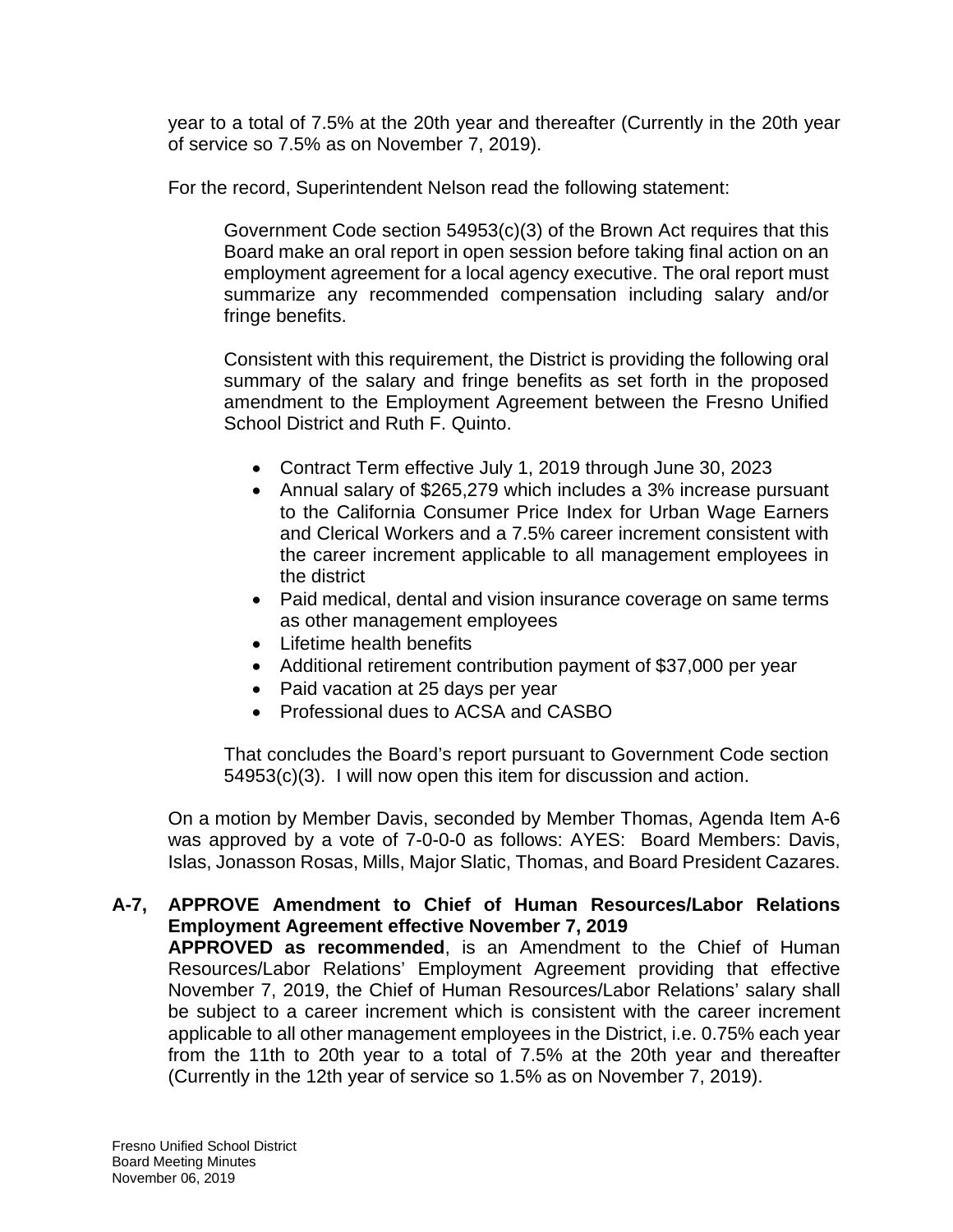For the record, Superintendent Nelson read the following statement:

Government Code section 54953(c)(3) of the Brown Act requires that this Board make an oral report in open session before taking final action on an employment agreement for a local agency executive. The oral report must summarize any recommended compensation including salary and/or fringe benefits.

Consistent with this requirement, the District is providing the following oral summary of the salary and fringe benefits as set forth in the proposed amendment to the Employment Agreement between the Fresno Unified School District and Paul Idsvoog.

- Contract Term effective July 1, 2019 through June 30, 2023
- Annual salary of \$209,720 which includes a 3% increase pursuant to the California Consumer Price Index for Urban Wage Earners and Clerical Workers and a 1.5% career increment consistent with the career increment applicable to all management employees in the district
- Paid medical, dental and vision insurance coverage on same terms as other management employees
- Paid vacation at 20 days per year
- Professional dues to ACSA and CASBO

That concludes the Board's report pursuant to Government Code section 54953(c)(3). I will now open this item for discussion and action.

On a motion by Member Thomas, seconded by Member Mills, Agenda Item A-7 was approved by a vote of 7-0-0-0 as follows: AYES: Board Members: Davis, Islas, Jonasson Rosas, Mills, Major Slatic, Thomas, and Board President Cazares.

**A-8, APPROVE Addendum to Independent Contractor Services Agreement with Goodfellow Occupational Therapy APPROVED as recommended,** is an addendum with Goodfellow Occupational Therapy in the amount of \$212,800.

#### **A-9, APPROVE Agreement with Guevara Arts and Leadership Item pulled by staff from agenda.**

## **A-10, APPROVE Award of Bid 20-04, Ahwahnee Middle School Interior Lighting Upgrade**

**APPROVED as recommended,** bid 20-04, to upgrade interior lighting at Ahwahnee Middle School. The project provides for purchase and installation of updated LED lighting fixtures throughout the campus including classrooms, library, multi-purpose room, gymnasium and administration office.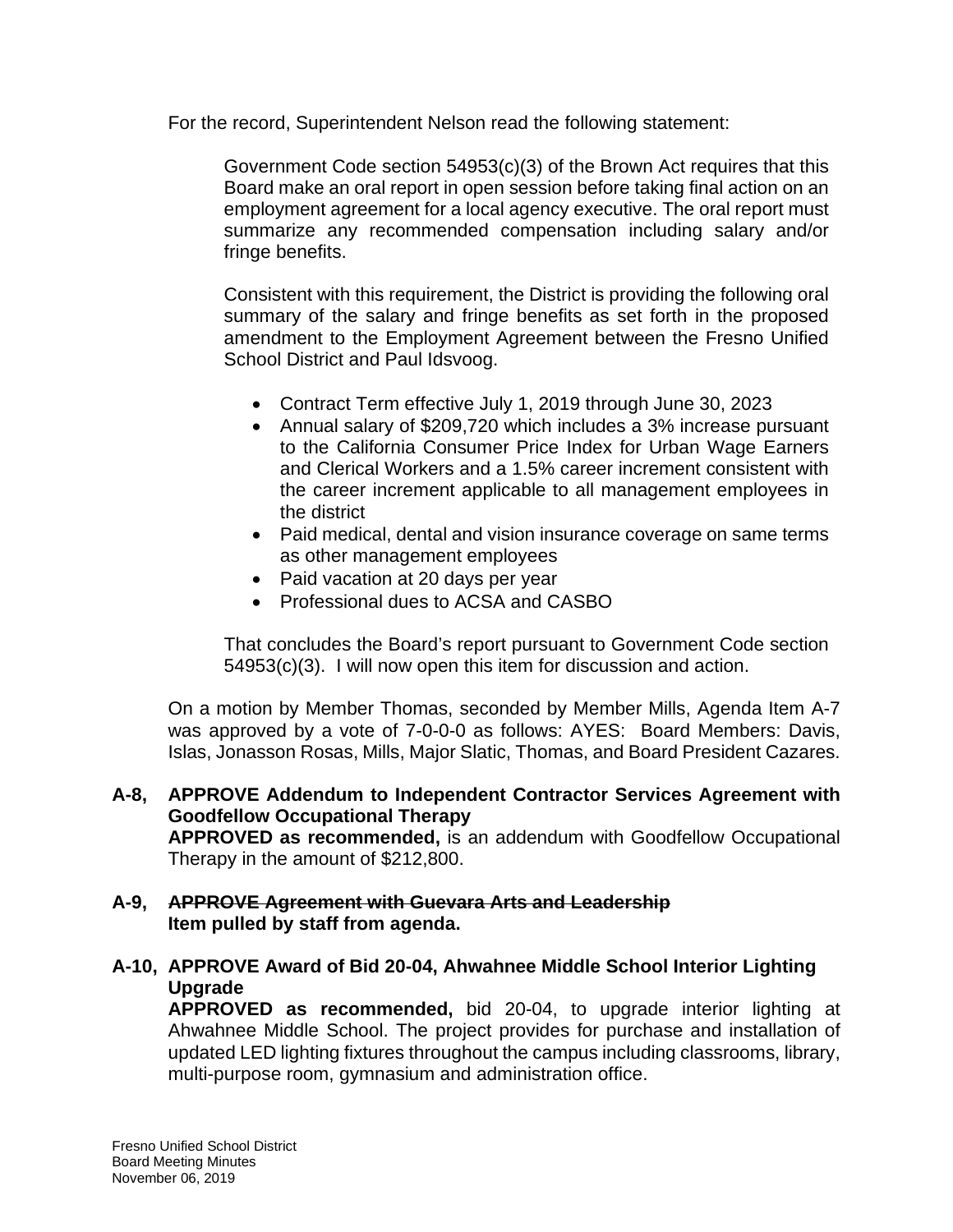## **A-11, APPROVE Lightbox Collaborative, LLC Independent Contractor Services Agreement**

**APPROVED as recommended,** Independent Contractor Services Agreement between Fresno Unified School District Early Learning Department and Lightbox Collaborative, LLC.

### **A-12, APPROVE Positions and Adopt Job Descriptions for Laborer – Filter Changer, Laborer – Maintenance, Equipment Operator I, and Equipment Operator II**

**APPROVED as recommended,** the following: job description of Laborer – HVAC/Filter Changer (formerly Maintenance Worker I & Maintenance Worker II); job description of Laborer -Maintenance (formerly Maintenance Worker I & Maintenance Worker II); job description of Equipment Operator I (Formerly Maintenance Worker II); job description of Equipment Operator II (formerly Maintenance Worker III & Maintenance Worker IV).

### **A-13, APPROVE PPL Studio, LLC Independent Contractor Services Agreement APPROVED as recommended,** the Independent Contractor Services Agreement between Fresno Unified School District Early Learning Department and PPL Studio, LLC.

## **A-14, APPROVE Provisional Internship Permits**

**APPROVED as recommended**, Provisional Internship Permit recommendation to rehire or hire upon Board approval.

#### **A-15, RATIFY Agreement with Hewlett Foundation**

**RATIFIED as recommended**, a grant agreement letter for support of a California school district-community partnership initiative.

For the record, there were questions/comments from Board Members to address Agenda Item A-15. A summary is as follows: Requested information pertaining to the outcomes of the grant and how the grant resources would be spent. Chief Information Officer Nikki Henry was available to provide clarity.

On a motion by Member Islas, seconded by Member Davis, Agenda Item A-15 was approved by a vote of 7-0-0-0 as follows: AYES: Board Members: Davis, Islas, Jonasson Rosas, Mills, Major Slatic, Thomas, and Board President Cazares.

## **A-16, RATIFY Grant Funds for the 2019 Teacher Quality Partnership**

**RATIFIED as recommended,** a grant application to, and acceptance of an award from the Department of Education for the 2019 Teacher Quality Partnership.

For the record, there were questions/comments from Board Members to address Agenda Item A-16. A summary is as follows: Requested information pertaining to intent to fill positions and do applicants come from the local community. How will the district manage applicants work/school schedules? Executive Director Teresa Morales-Young was available to provide clarity.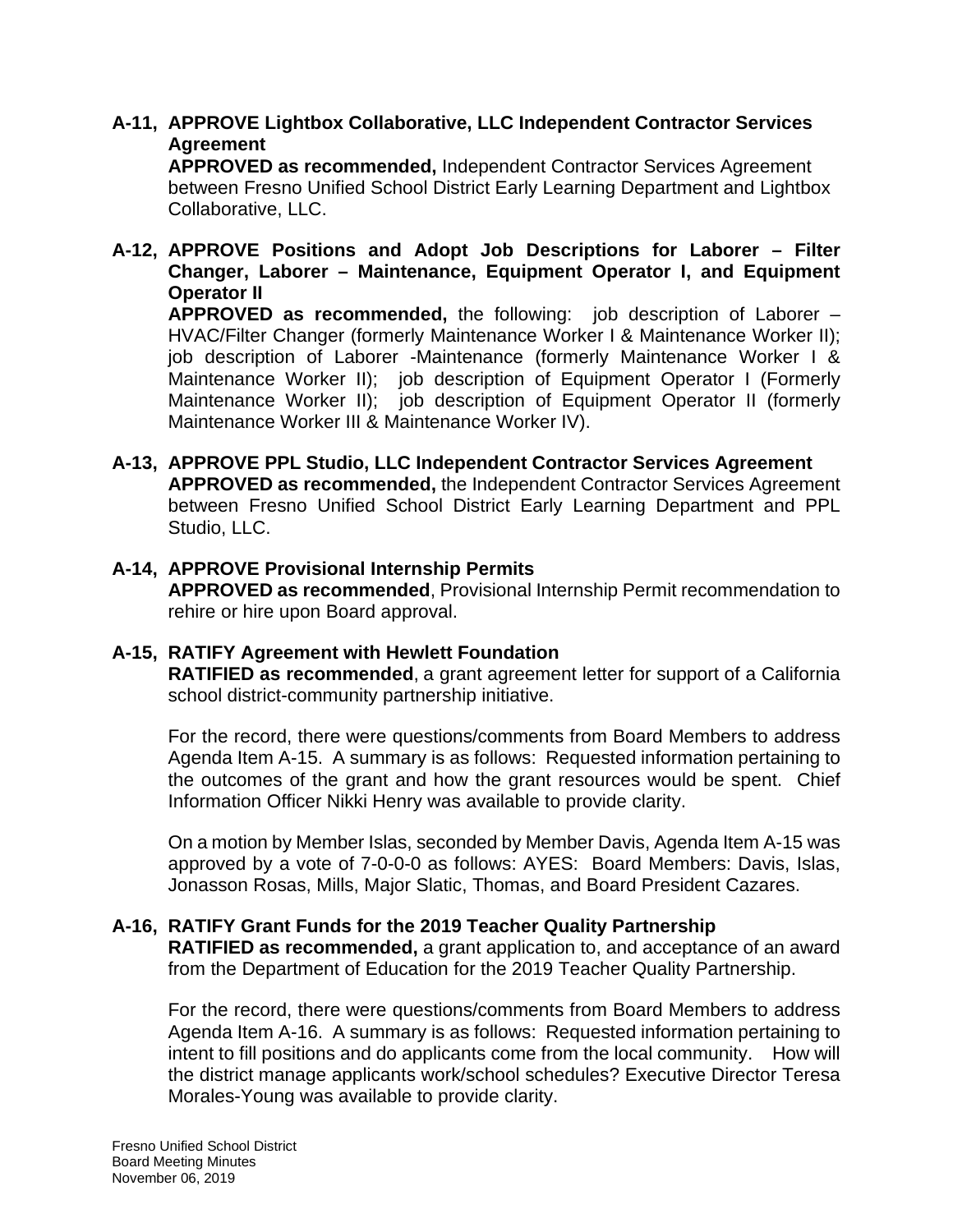On a motion by Member Islas, seconded by Member Mills, Agenda Item A-16 was approved by a vote of 7-0-0-0 as follows: AYES: Board Members: Davis, Islas, Jonasson Rosas, Mills, Major Slatic, Thomas, and Board President Cazares.

## **A-17, RATIFY Renewal Agreement with County of Fresno for Deputy Probation Officers at High Schools**

**ITEM PULLED**, an agreement with the County of Fresno, Probation Department to provide nine Deputy Probation Officers at Bullard, Cambridge, DeWolf, Edison, Fresno, Hoover, McLane, Phoenix, Roosevelt and Sunnyside high schools to supervise students on probation.

On a motion by Member Islas, seconded by Member Thomas, Agenda Item A-17 was pulled to allow for staff to provide more detailed information at a future Board meeting, by a vote of 7-0-0-0 as follows: AYES: Board Members: Davis, Islas, Jonasson Rosas, Mills, Major Slatic, Thomas, and Board President Cazares.

## **A-18, RATIFY Purchase Orders from August 1, 2019 through August 31, 2019 – Primary Report**

**RATIFIED as recommended,** purchase orders issued from August 1, 2019 through August 31, 2019. Two agenda items are presented to ratify purchase orders. The first item includes the Primary Report with all purchase orders issued during the reported dates with the exception of those that may present a potential conflict of interest for an individual Board member.

## **A-19, RATIFY Purchase Orders from August 1, 2019 through August 31, 2019 – Supplemental Report**

**RATIFIED as recommended**, purchase orders issued from August 1, 2019 through August 31, 2019. Two agenda items are presented to ratify purchase orders.

The first item includes the Primary Report with all purchase orders issued during the reported dates with the exception of those that may present a potential conflict of interest for an individual Board member.

For the record, Member Mills read the following statement:

Item A-19 on tonight's agenda contains purchase orders for PG&E. I have financial investments that are valued at or above the reporting threshold in PG&E. Therefore, in the interest of full transparency, I am abstaining form this vote pursuant to Board Bylaw 9270.

Item A-19 on tonight's agenda also contains purchase orders for Creative Alternatives. I do not have a financial interest in Creative Alternatives; however, because on of my relatives is employed at Creative Alternatives, I am recusing myself out of an abundance of caution and to avoid any possible appearance of impropriety.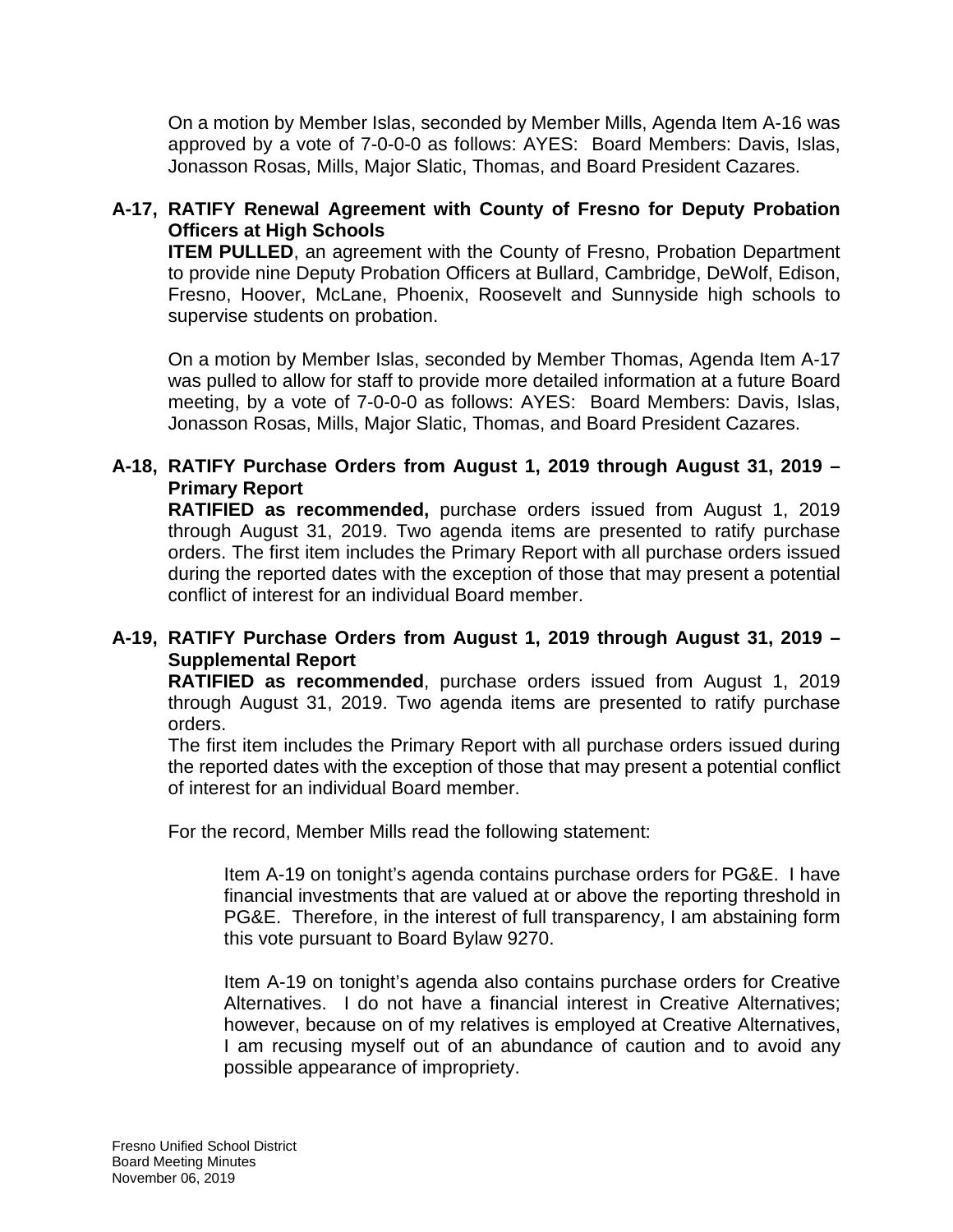On a motion by Member Davis, seconded by Board President Cazares, Agenda Item A-19 was approved by a vote of 6-0-1-0 as follows: AYES: Board Members: Davis, Islas, Jonasson Rosas, Major Slatic, Thomas, and Board President Cazares. ABSTAINED: Member Mills.

## **END OF CONSENT AGENDA**

## **UNSCHEDULED ORAL COMMUNICATIONS**

**Esteban Pacheco** – Spoke to concerns pertaining to student safety and sexual harassment at Thomas Elementary.

**Jessica Mahoney** – Shared logistics for Board Member recall meeting.

**George Velasquez** – Spoke to a concern pertaining to student sports at Addams Elementary.

**Armando Velasquez** – Spoke to concern pertaining to not being chosen for sports.

**Lark Atkin** – Spoke to difficulties faced in the DIS program and requesting support. **Patricia Camarillo** – Spoke to concerns and needs in the Visually Impaired Program.

## **B. CONFERENCE/DISCUSSION AGENDA**

## **B-20, PRESENT and DISCUSS Results of Secondary Community Survey Regarding Potential 2020 Bond Measure**

Staff **Presented** and the Board **Discussed** the secondary community survey conducted by Fairbank, Maslin, Maullin, Metz and Associates to gauge voter interest in a potential 2020 bond measure to support continued school facility improvements.

For the record, there were questions/comments from Board Members to address Agenda Item B-20. A summary is as follows: Pointed out that percentages on page eight of the presentation are incorrect. Discussed favorability of bond amounts. Discussed how a bond might affect property assessment fees. Requested to have staff whom worked on the polling survey present for future discussions. Discussed responses of polling participants. Deputy Superintendent/CFO Ruth F. Quinto, Chief Operations Officer Karin Temple, and Executive Director Jason Duke were available to provide clarity.

For the record, no action was required for this item.

#### **B-21, PRESENT and DISCUSS Potential 2020 Bond Investment Priorities**

Staff **Presented** and the Board **Discussed** school facility improvement projects that could be funded by a potential 2020 bond measure. Future project implementation will depend on project definition and scoping, funding availability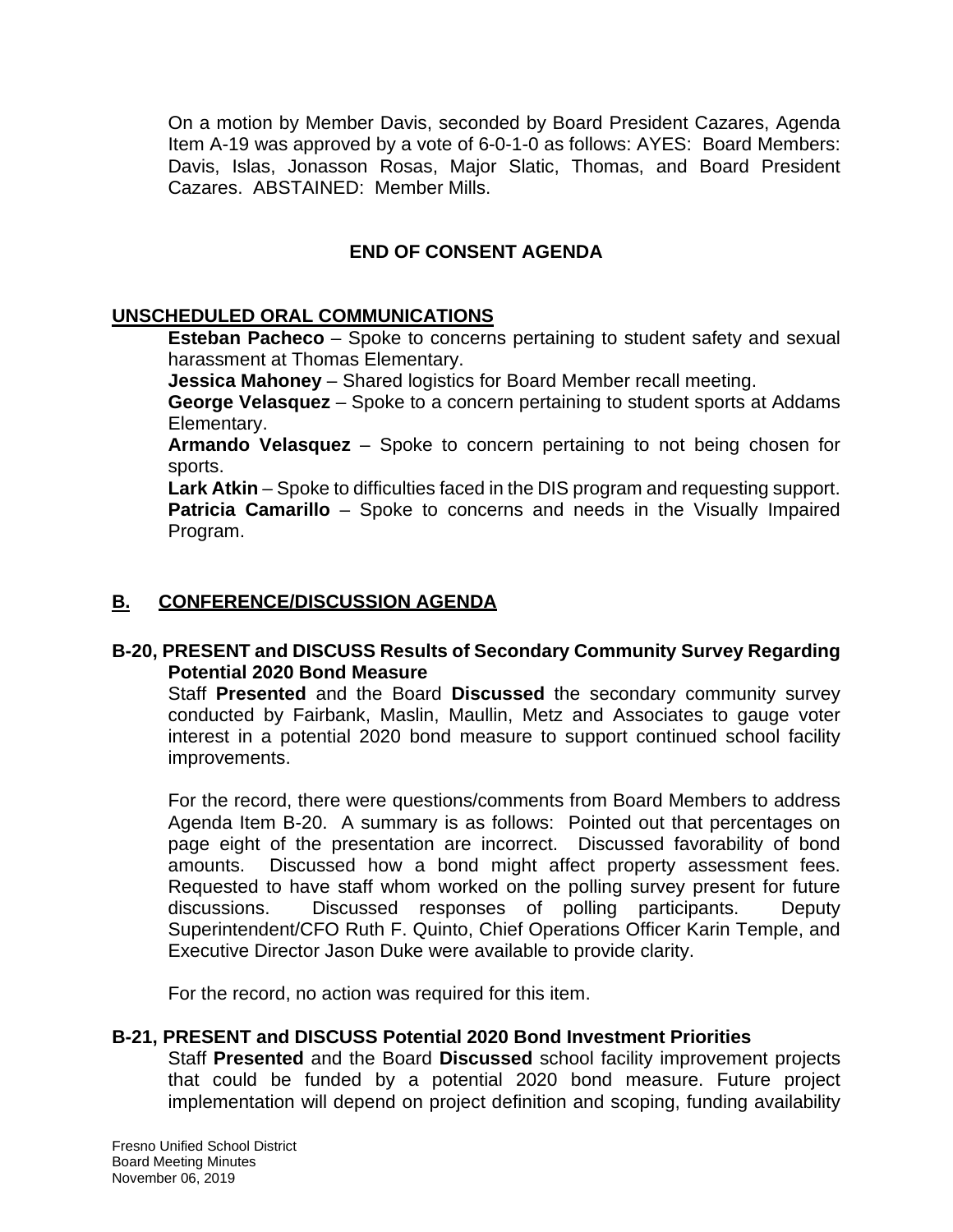and Board approval.

For the record, there were questions/comments from Board Members to address Agenda Item B-21. A summary is as follows: Requested classroom space for music classes be assessed. Requested follow up on Sunnyside light issues. Requested clarification on cost of renovating existing gyms in comparison to cost of building new gyms. Discussed replacing buildings which are too old to have AC added. How are resource opportunities leveraged, specifically pertaining to State/Federal funding? Is there a matrix/list for requests for shade structures? Is there adequate staff for projects? Discussed needs for parking. Requested staff to provided recommendations pertaining to generic project priorities. Chief Operations Officer Karin Temple and Executive Director Alex Belanger were available to provide clarity.

For the record, no action was required for this item.

On a motion by Member Mills, seconded by Member Jonasson Rosas the Board Meeting was extended by 30 minutes, by a vote of 7-0-0-0 as follows: AYES: AYES: Board Members: Davis, Islas, Jonasson Rosas, Mills, Major Slatic, Thomas, and Board President Cazares.

#### **B-22, PRESENT and DISCUSS Special Education Investment Update**

**ITEM PULLED,** "Improving Special Education Services in the Fresno Unified School District" – Investment Update. These updates are aligned to the recommendations from the Council of the Great City Schools Improving Special Education Services in the Fresno Unified School District report.

On a motion by Board President Cazares, seconded by Member Mills Agenda Item B-22 was pulled to allow for more discussion and moved to the November 20, 2019 Board Agenda, by a vote of 7-0-0-0 as follows: AYES: Board Members: Davis, Islas, Jonasson Rosas, Mills, Major Slatic, Thomas, and Board President Cazares.

# **C. RECEIVE INFORMATION & REPORTS**

# **C-23, RECEIVE Proposed Revisions for Board Policies**

**RECEIVED as recommended**, proposed revisions for the following four Board Policies (BP):

- BP 3100 Budget
- BP 3260 Fees and Charges
- BP 3290 Gifts, Grants and Bequests
- BP 3515.4 Recovery for Property Loss or Damage